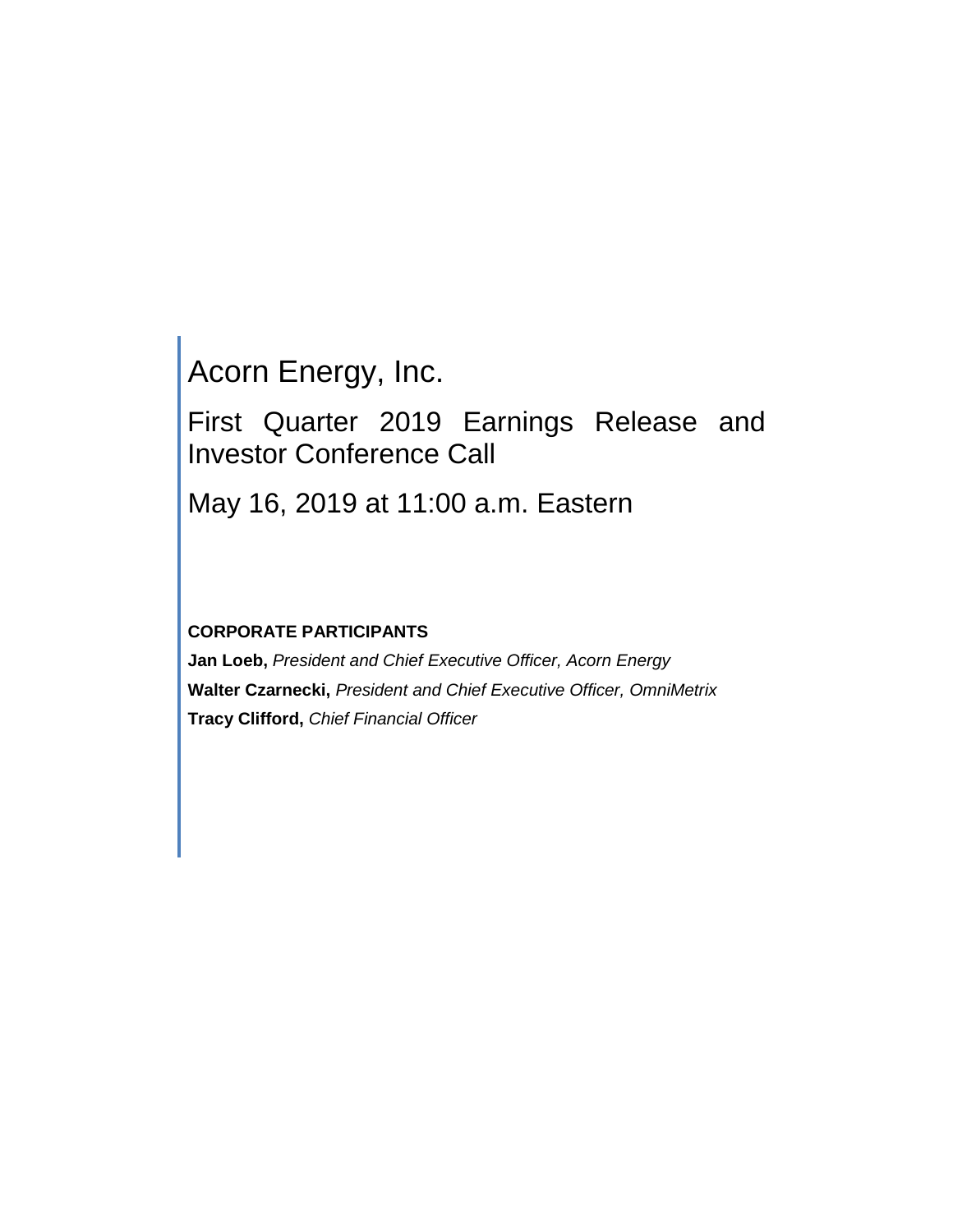## **PRESENTATION**

### **Operator**

Good morning and welcome to the Acorn Energy Q1 2019 Earnings Release and Investor Conference Call. All participants will be in listen-only mode. Should you need assistance, please signal a conference specialist by pressing the star key followed by 0. After today's presentation, there will be an opportunity to ask questions. To ask a question, you may press star, then 1 on your telephone keypad. To withdraw your question, please press star, then 2. Please note that this call is being recorded.

I would now like to turn the conference over to Tracy Clifford, CFO. Please go ahead.

## **Tracy Clifford**

Thank you, and welcome, everyone, to today's conference call. As a reminder, many of the statements made in today's prepared remarks or in response to your questions may be forward looking. These statements are subject to various risks and uncertainties. For example, the operating and financial performance of the company in 2019 and future years is subject to factors such as risks associated with executing its operating strategy, maintaining high renewal rates, growing its customer base, changes in technology, changes in the competitive environment, financial and economic risks, as well as having access to sufficient capital for growth. Forward-looking statements are based on management's beliefs as well as assumptions made using information currently available to management pursuant to the safe harbor provisions of the Private Securities Litigation Reform Act of 1995. There are no assurances that Acorn or OmniMetrix will be able to achieve their growth goals in 2019 nor in future years. The company also [inaudible] no obligation to disclose any revision to forward-looking statements to reflect events or circumstances after the date made. A full discussion of the risks and uncertainties that may affect the company is included in risk factors on Acorn's Form 10-K as filed with the Securities and Exchange Commission.

With that, I'll hand the call over to our CEO, Jan Loeb. Jan?

## **Jan Loeb**

Thank you, Tracy**,** and thank you all for interest in Acorn.Walter Czarnecki, CEO of OmniMetrix, will open our remarks with an update on OmniMetrix. Then Tracy Clifford, our CFO, will provide financial highlights, and then I will conclude with some remarks before we open the call for your questions. Walter?

## **Walter Czarnecki**

Thank you, Jan, and thank you to everyone for joining today's call. We are pleased to report that during the first quarter 2019, OmniMetrix achieved continued revenue growth, adjusted gross margin improvement, and positive adjusted EBITDA. Revenue recognized for the quarter on a GAAP basis, was \$1,327,000, and cash-basis sales were \$1,316,000, an increase of 6 percent over the first quarter of 2018.

As many of you know, we focus on cash-basis sales to attract the growth for the business. We believe this measure is most reflective of performance of the company, given that in our filed financial statements, pursuant to GAAP, we recognize the revenue from our hardware sales and service contracts over three years for hardware and typically one to three years for service contracts, depending on each contract's term.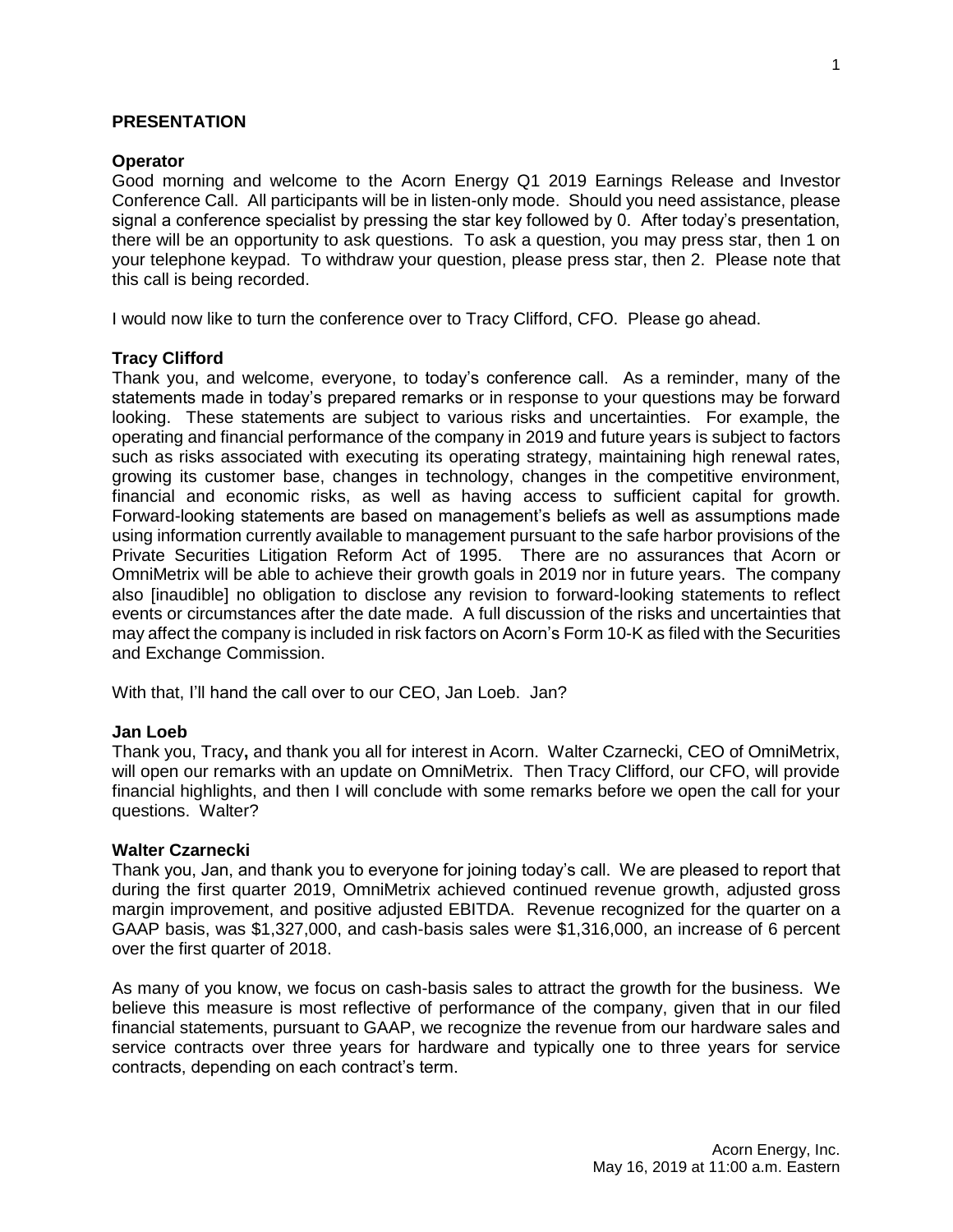Our gross margin, adjusted to add back an inventory write-off for \$30,000, increased to 64 percent from 62 percent in the same quarter for the prior year. This is primarily due to strategic plans we initiated several years ago to maintain our competitive edge and to continue to offer the highest performing, highest efficiency products in the Internet of Things market. In addition to sales growth, delivering the most innovative products and improving margins remain priorities for us.

One of the drivers of our margin improvement relates to the ongoing deployment of our new Hero 2 [unintelligible] Monitor for the oil and gas market as well as our TrueGuard 2 Residential Generator Monitor. In addition to these two products, we have begun fulfilling initial orders for AIRGuard, our new industrial air compressor monitor. We are pleased with the performance of all three of these products thus far, as evidenced by feedback from our customers.

During the quarter, we continued to observe several macro trends in the IoT market that will serve as a platform for continued future growth. First, we're seeing a shift of increased awareness of the value of IoT in remote monitoring within the commercial and industrial markets we serve. When I first started working in IoT seven years ago, many of the responses we received from prospective customers were, "What is IoT? Why would I use it?" Companies were skeptical that an IoT platform provided real value to their businesses. However, in recent quarters, we've begun to see a shift from the, quote, "What is IoT?" response to, "I know we need it. We just don't know how to deploy it."

We're seeing evidence of this shift in the strategies of large U.S. businesses. For example, Stanley Black & Decker, a 175-year-old industrial company, has hired a vice president to oversee and deploy IoT and data science strategies across the company. As another example, I recently spoke with a senior executive at a large energy company and learned how they are working with us and others to deploy IoT across their business to drive innovation and efficiency. We expect to see this shift gain traction as more businesses understand how IoT can increase productivity and enhance risk management tactics.

The second macro trend we see driving the business is labor, as evidenced by turnover in the oil and gas and industrial markets as industry veterans retire and the next generation of data-hungry engineers take their place. This incoming generation is more familiar with data and how to leverage it and embraces remote monitoring and IoT to manage their businesses and assets.

Another labor trend we see is one I commented on in recent earnings calls, which involves the labor shortage of service technicians at generator service organizations. Tight labor markets and low unemployment have also inhibited our ability to expand our sales team. To address these challenges, we have broadened the scope of our sales training and development programs to recruit and attract untapped sales talent that might be new entrants to the IoT market. We've added two recent hires to our team and are optimistic that our planned actions will grow hardware sales which were relatively flat to the same period last year, with a 1 percent decline. This was due to the timing of a sizable order placed at the end of the first quarter of 2018.

One final note on the labor shortage. It is important to note that this shortage, coupled with the growing installed base of backup generators across the country, is driving generator service organizations to incorporate remote monitoring into their preventative maintenance contracts. We want to be there for our existing and potential customers to fill this need.

I'm happy to discuss any of these topics further in the question-and-answer session for anyone interested in learning more about the IoT awareness shift and why we are well positioned to deploy IoT. I encourage you to visit the blog section of the OmniMetrix website where my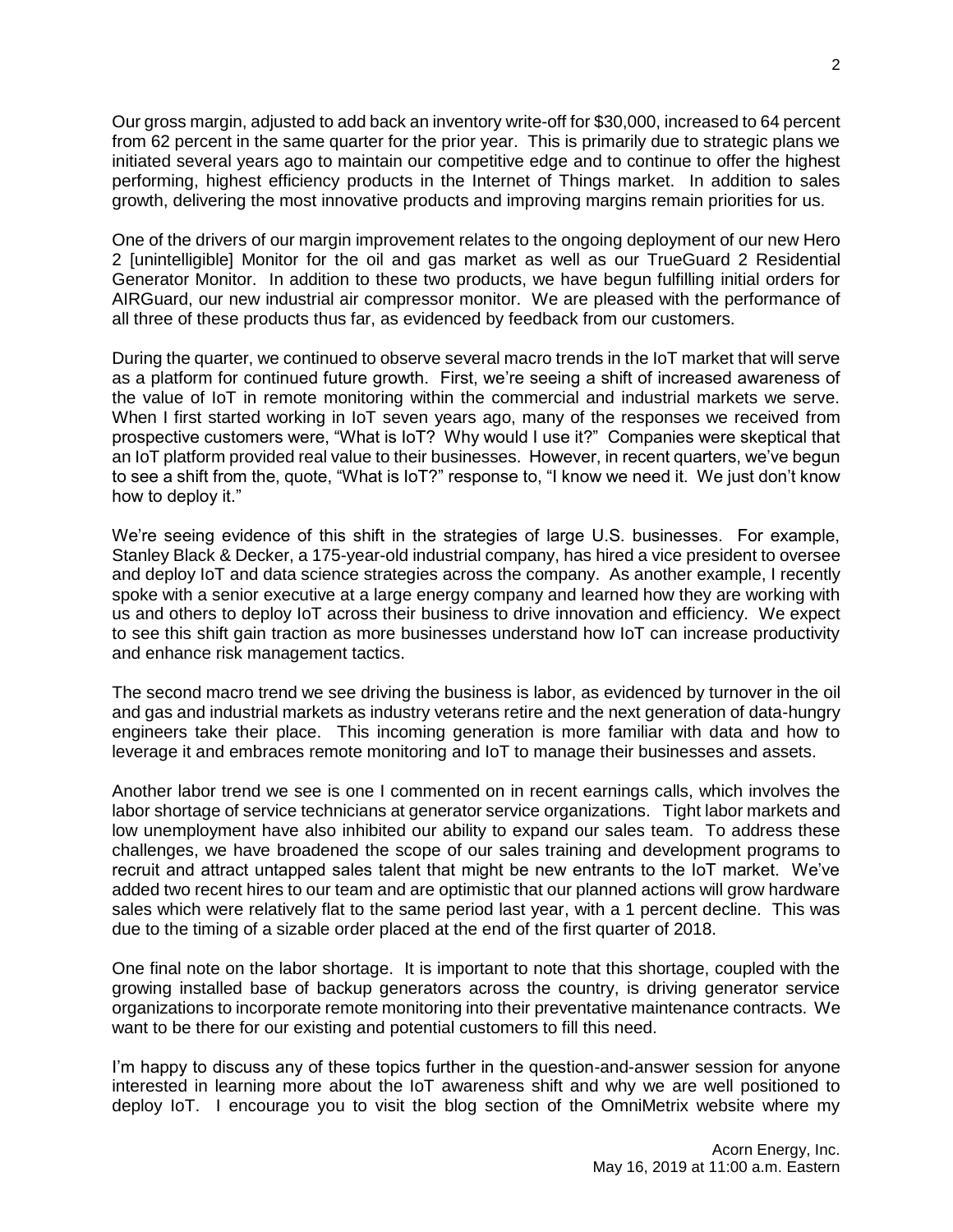colleagues and I have written more on this subject. Navigate to www.omnimetrix.net/blog or from the Omni homepage, click on the Blog section at the top of the screen.

Now, I'd like to turn the call over to our CFO, Tracy Clifford, to go over financial highlights. Tracy?

# **Tracy Clifford**

Thank you, Walter. In the first quarter, Acorn's revenue comprised revenue from our 80 percentowned OmniMetrix [inaudible] was 10 percent, to \$1.3 million, driven by a 12 percent increase in our power generation segment revenue to \$996,000 in the first quarter of '19 and 2.5 percent revenue growth from our cathodic protection or pipeline segment, to \$331,000. Higher margin monitoring services revenue grew 19 percent in the first quarter of '19, while hardware revenue decreased slightly to \$561,000 in Q1 '19 compared to \$567,000 in the prior-year period. As Walter noted, this decline was due primarily to the timing of a sizable order at the end of the first quarter of '18.

Gross profit grew 10 percent, to \$821,000 in first quarter '19, in line with revenue growth. Gross profit in the first quarter of '19 was negatively impacted, as previously mentioned, by a \$30,000 write-down of product inventory that we have replaced with upgraded technology. Excluding this write-down, gross profit was \$851,000, or 14 percent higher than first quarter '18. And, likewise, adjusted gross margin was 64 percent in Q1 '19 versus 62 percent. The overall blended margin increase was principally the result of sales of next generation monitoring products in our Power Generation segment. These products provide better functionality for our customers and yield higher margins than previous versions.

Operating expenses of OmniMetrix were 9 percent higher at \$873,000 in first quarter '19 compared to \$800,000 in Q1 '18, primarily due to investments in personnel and R&D expenses for continued innovation. With revenue and gross profits growing faster than operating expenses, OmniMetrix reduced its operating loss slightly, to \$52,000 in Q1 '19, and that includes the inventory write-off, versus \$55,000 in Q1 '18. The operating loss adjusted for the add-back of the inventory write-off, would have been \$22,000, for an improvement of 6 percent.

Now, turning to Acorn consolidated results, Acorn was able to trim its corporate G&A by 33 percent, or \$104,000, in Q1 '19 to \$209,000 as compared to \$313,000 in Q1 '18. As a result of growth in OmniMetrix and lower corporate overhead, Acorn's consolidated operating loss decreased to \$261,000, including that \$30,000 write-off in Q1 '19 compared to \$368,000 in Q1 '18. Net loss attributable to Acorn's shareholders improved to \$237,000, or one penny per share, in Q1 '19 compared to \$1,222,000, or 4 cents per share, in Q1 '18. The same period in the prior year included a loss of \$829,000 related to the sale of our remaining interest in our DSIT subsidiary. Therefore, the operating loss is a more meaningful comparative metric.

Turning to cash flows, net cash and cash equivalents decreased by \$185,000 in Q1 '19 versus year-end December 31. Acorn used \$325,000 operating activity, including the net loss of \$261,000 plus working capital changes. Offsetting this was \$140,000 provided by OmniMetrix new accounts receivable credit facility, which is included in financing activity. The new accounts receivable line was put in place in March on more favorable terms. The line provides OmniMetrix with greater flexibility to manage cash requirements. Funding is based on the lesser of 75 percent of the eligible accounts receivable or \$1 million.

As of March 31, Acorn had cash and cash equivalents of approximately \$1.1 million, including a restrictive cash balance of \$299,000, and we also had \$140,000 outstanding on the AR line. We are required to maintain an average monthly outstanding balance of \$150,000 on the operating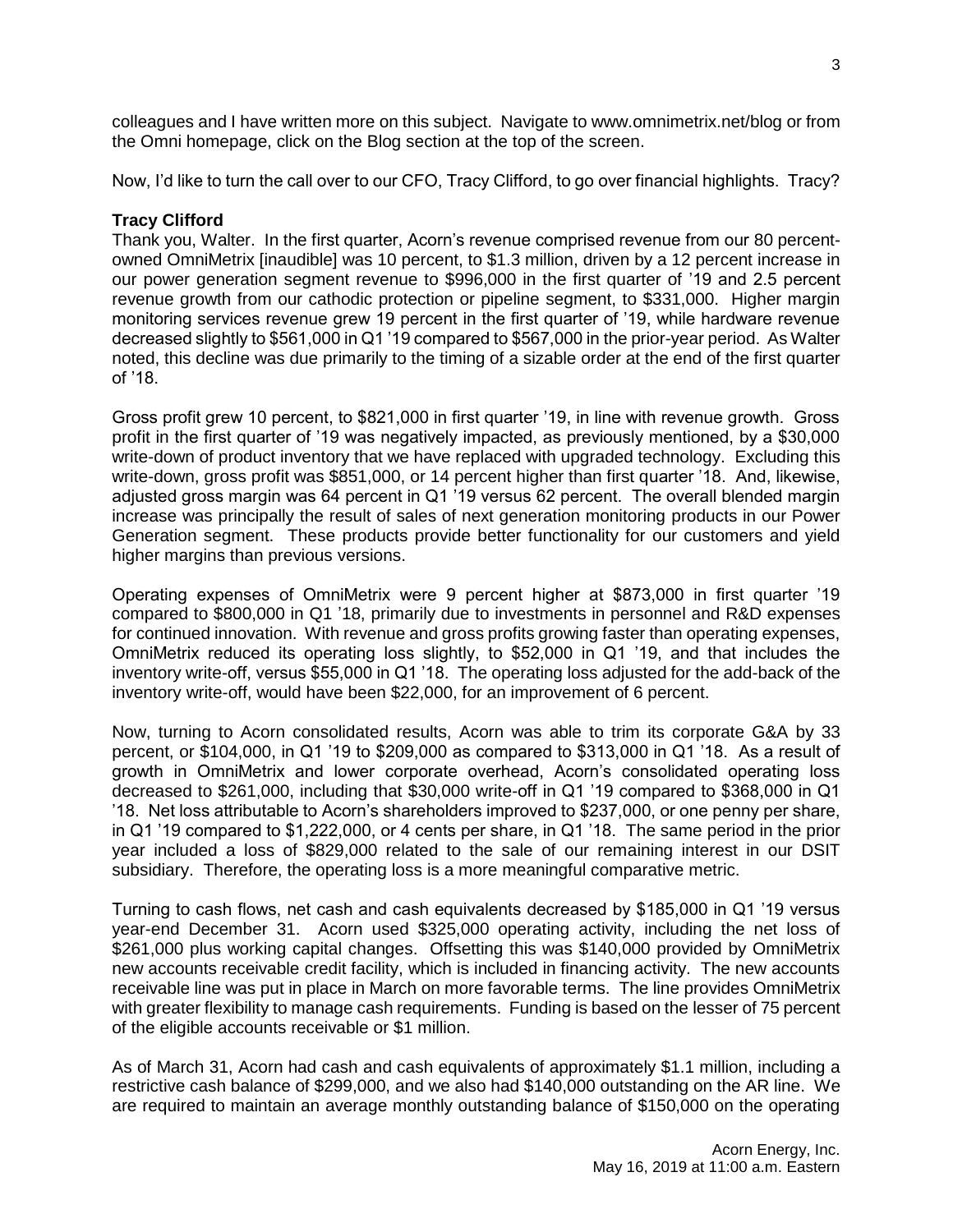line, which can vary with timing of payments and draws, so even though we had adequate cash for operations, we will continue to draw down to at least that \$150,000 required outstanding balance.

That concludes my overview, and let me now hand the call back over to Jan, Acorn 's CEO. Jan?

# **Jan Loeb**

Thank you, Tracy. To wrap up our prepared remarks, I want to reiterate that we continue to focus on driving topline growth at OmniMetrix and believe an average annualized growth goal of 20 percent remains realistic for the company going forward, recognizing there will be some variation. While we were a bit below this goal in 2018, we were a bit above it in the prior year. Reflecting seasonality, sales staffing, and customer and economic factors, we fully expect our growth rate will vary on a quarterly basis.

I should also note that the first quarter is generally our lowest revenue quarter each year. This results from the typically strong business activity we see in the December quarter as many customers seek to spend remaining budget dollars by year-end as well as the impact that winter weather and the preparation of new budgets have on our customers' ability to initiate new monitoring services in the first quarter of each year.

Walter mentioned some of the initiatives we are undertaking to support our growth goals, including expanding our sales and marketing efforts and continuing to invest in next generation product innovations. To this end, we do intend to make measured investments in expanding our sales efforts, particularly in the Power Generation segment, where we see substantial untapped opportunities.

Beyond our plans to expand sales efforts, we will continue to manage our operating expenses tightly at OmniMetrix and the public company's parent to ensure that we are operating on a costeffective basis, while not inhibiting our ability to grow. These disciplines are intended to enable Acorn to progressively bring more of our sales and gross profit to the bottom line, progress that we were pleased to see reflected in our Q1 performance.

We continue to pursue opportunities for complementary M&A transactions; however, we have been challenged to identify businesses that are available on terms that would make sense for our shareholders. While this process continues in the background as we've mentioned, we are working to optimize the performance and maximize organic growth of the operating business which we already own, as that provides an excellent path for value creation.

Today's press release also references the S-1 Registration Statement we recently filed related to a possible shareholder rights offering, seeking to raise \$2.4 million. We are limited by regulation on what we can say other than to point investors to our S-1 and the press release, which announced this filing. A principal motivation to pursue the rights offering is to provide sufficient funding to repurchase the 20 percent of OmniMetrix that we don't currently own, as well as to support growth initiatives at OmniMetrix as specified in the Registration Statement. We are excited about the growth this additional funding will allow us to pursue without limitations of available capital.

So, with that, let's turn the call over to the Operator to take your questions.

## **QUESTIONS AND ANSWERS**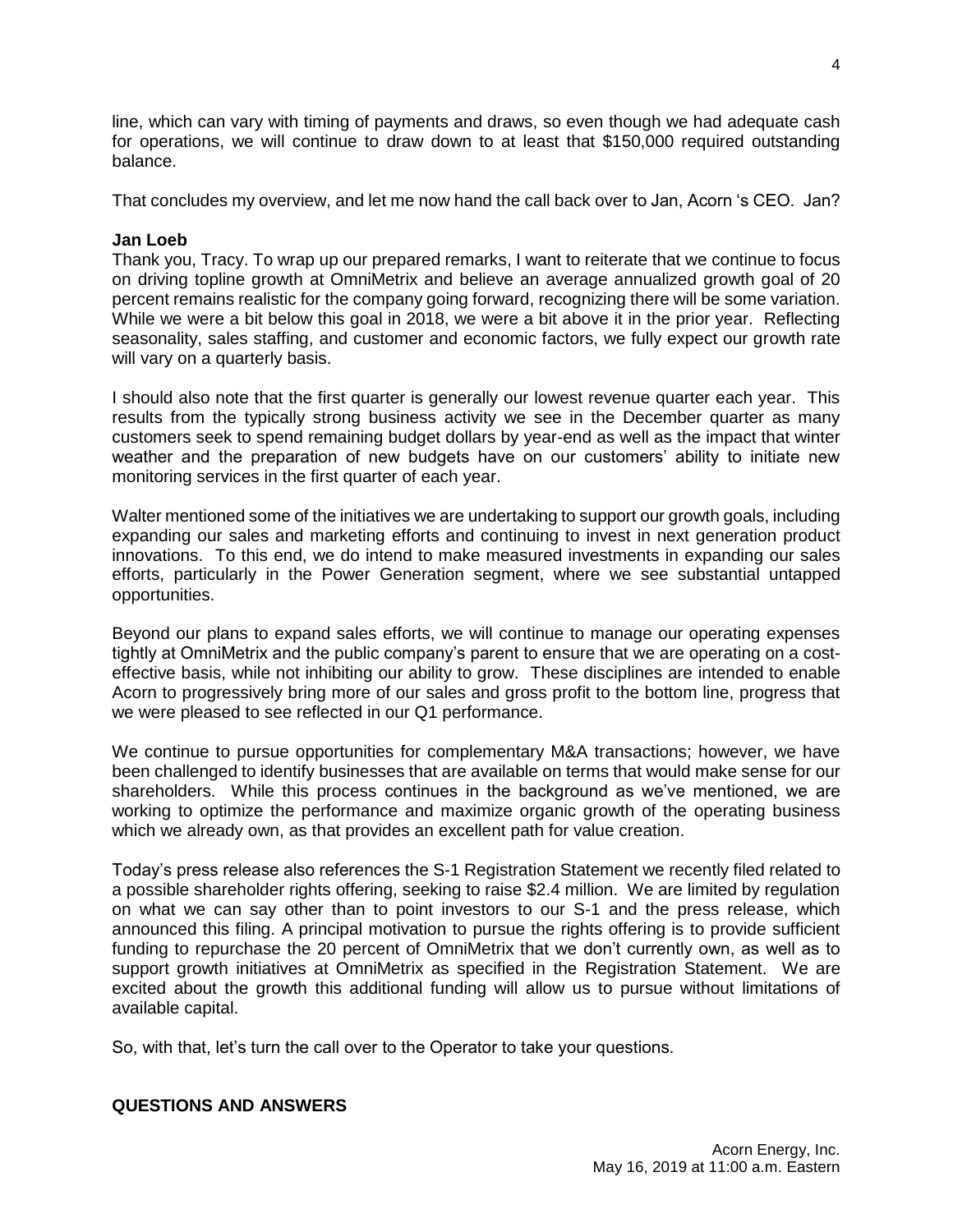# **Operator**

Thank you. We will now begin the question-and-answer session. To ask a question, you may press star, then 1 on your telephone keypad. If you are using a speakerphone, please pick up your handset before pressing the keys. To withdraw your question, please press star, then 2. At this time, we will pause momentarily to assemble our roster.

Our first question today comes from Richard Sosa. a private investor. Please go ahead.

# **Richard Sosa**

Hey, good morning, guys. Nice to see the quarter. I'm a big believer in your products and value proposition. You guys offer what I believe — a collection of services that cannot be replicated by competitors. And now that you're investing more in growth, do you expect possibly going into new industries or any potential new products? I mean, I know you have technology that can get into several different businesses.

# **Jan Loeb**

Well, Rich, I'll start with that, and then maybe Walter wants to chime in. We think that in the business lines that we currently have, there is sufficient growth, as Walter pointed out, for the long term. So I don't see going far afield from the businesses that we have. We think that there are additional products within the general categories of our customer base that we can add that will bring in additional revenue, so I think the focus really is on our existing customer base and kind of line expansion. So I would think the compressor monitor, to me, is just a line extension of the technology that we have. I don't feel that that's going afield to some new area, although it's a brand new product for us.

## **Walter Czarnecki**

Yeah, Richard, this is Walter. Thanks for the question. I would echo and agree everything that Jan just said. One of the key factors that has made Omni successful over the years is that we spend a lot of time understanding the market and the applications where we currently operate so that we can be the best in the market and offer the best-in-class products. And that's what we feel we've done with the generator monitoring, and so there is plenty more in the market, just in the U.S., just in North America and elsewhere, for us to continue to grow, and that's what we're doing now and what we plan to do in the future.

With respect to compressors, we see that as a new market, an exciting market. We've had some initial success there and plan to continue to grow and learn and develop that market as well. All that being said, in concept, yes, we do want to expand, but we certainly want to make sure that we are winning and dominating the markets where we currently operate first.

# **Richard Sosa**

Okay, and now that you have a lot of your products out there in the field, do you believe there's additional monitoring products or analytics or AI, anything you could incorporate into these current sensors that you have out there?

## **Jan Loeb**

There is certainly more that we can do in terms of predictive analytics and AI. It's a matter of understanding that business model for our customers. And this goes back to some of my prepared remarks in that there is still a good bit of debate and questioning within our customers' organizations of how do we best optimize this, how do we best make use and make a business case out of predictive analytics and AI? We have continued to move in that direction, and we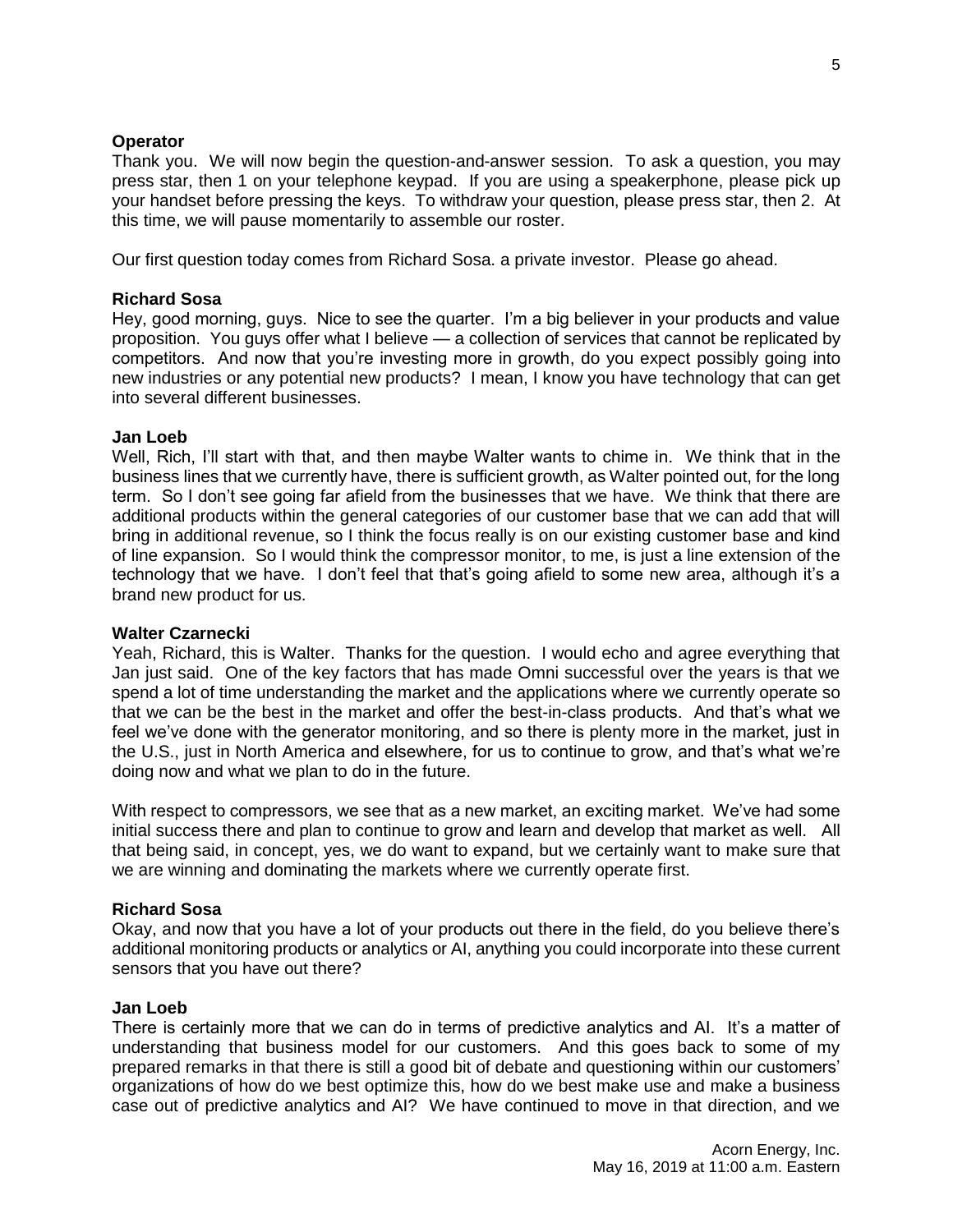plan to continue to move in that direction in the future, so we're happy with the progress so far on that.

# **Richard Sosa**

Okay, and just my last question, because I noticed in the queue that you awarded some stock options to employees. I'm a big fan of that. Can you maybe talk more about that? Was this new hires or current employees?

### **Jan Loeb**

Well, we want to make sure that everyone is invested equally and incented equally, and one of the key factors of our success has also been our culture. And that starts by our colleagues and our customers all knowing each other, and the options were a logical next step to make sure that everyone is on the same team from that perspective.

### **Richard Sosa**

All right. Walter and Jan, thank you very much. I'm very excited, and, just as a shareholder, I'm okay with investing in the business, only buy something if it's interesting, but, I believe OmniMetrix is one of the most interesting things out there. So I'll obviously express that. So thank you very much.

### **Jan Loeb**

Thank you, Richard.

### **Operator**

Once again, if you have a question, please press star, then 1.

#### **Bill**

Operator, this is Bill. We do have a question that was sent in via email.

#### **Operator**

Yes, please proceed.

#### **Bill**

So the question — I'll summarize. I think it's intended for Walter, but you touched on opportunities in the Power Generation segment, and maybe you can give us specifically, maybe more color on that as well as if you can help understand the size of the market and the opportunity, maybe the penetration or market share, things that of that nature would be helpful.

### **Walter Czarnecki**

Sure. So as I mentioned earlier with Richard's questions, we see a great deal of potential yet to go within the power generation market. If you look at the market overall, in 2017, it was roughly a \$2 billion addressable market just in the U.S. in 2017 as it relates to backup generators. So far what we've seen among OmniMetrix and our various competitors, there's been about a 10 to 15 percent penetration rate there. So there is significant potential left for the market to develop, and that is a big driver why, as Jan said and I said, that we are continuing to expand and invest in more sales and marketing efforts and looking to drive the organic growth in that market.

#### **Operator**

And this is the conference operator. I'm not showing any further questions from the telephone, so I would like to turn the call back over to Jan Loeb for any closing remarks.